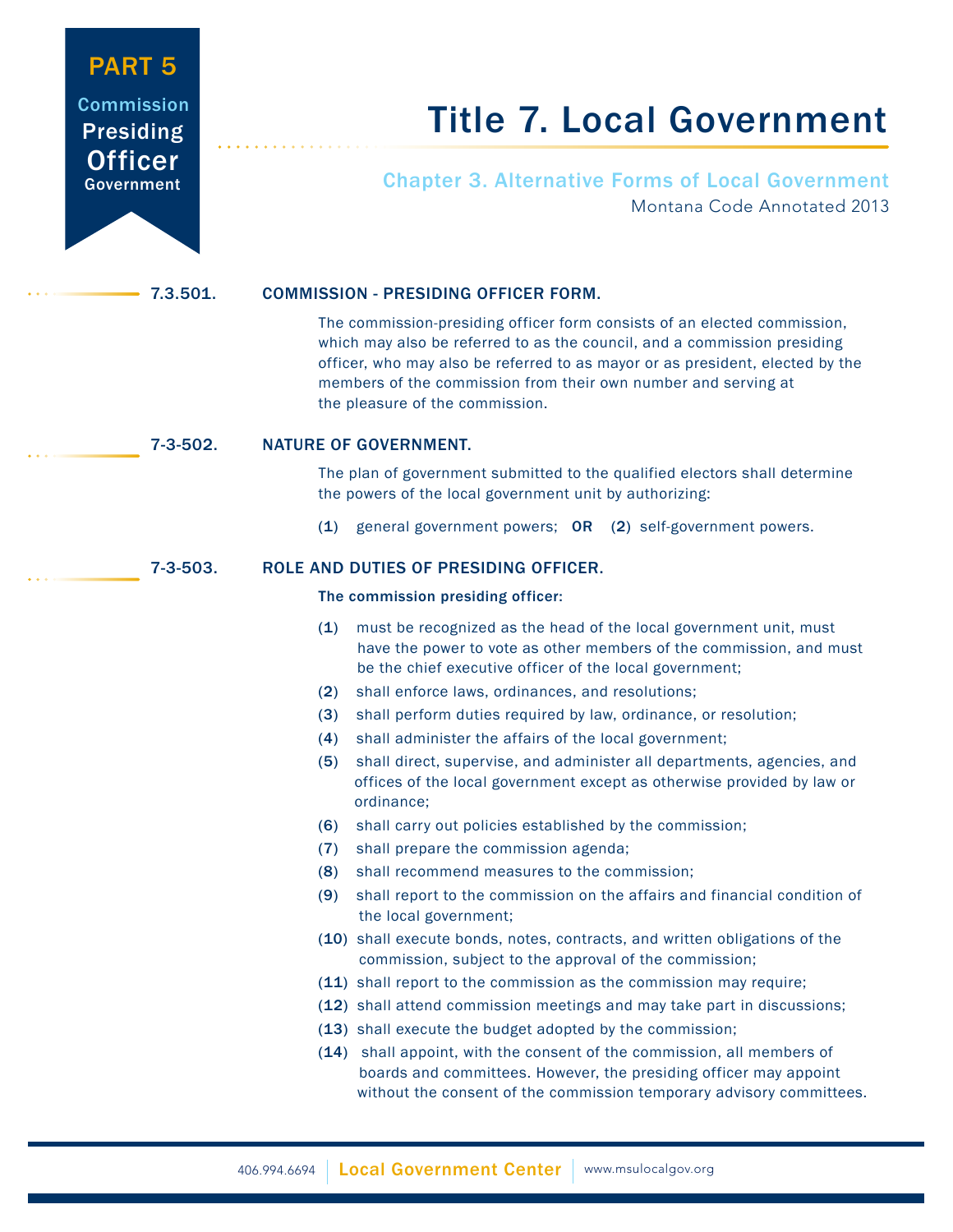|                 | (15) shall appoint, with the consent of a majority of the commission, all<br>department heads, and the presiding officer may remove department<br>heads and may appoint and remove all other employees;<br>(16) shall prepare the budget and present it to the commission for adoption;<br><b>AND</b><br>(17) shall exercise control and supervision over the administration of<br>departments and boards. |
|-----------------|------------------------------------------------------------------------------------------------------------------------------------------------------------------------------------------------------------------------------------------------------------------------------------------------------------------------------------------------------------------------------------------------------------|
|                 | 7-3-504 THROUGH 7-3-510 RESERVED.                                                                                                                                                                                                                                                                                                                                                                          |
|                 |                                                                                                                                                                                                                                                                                                                                                                                                            |
| $7 - 3 - 511$ . | <b>STRUCTURAL SUB - OPTIONS.</b>                                                                                                                                                                                                                                                                                                                                                                           |
|                 | The plan of government submitted to the qualified electors shall further define<br>the structural characteristics of the form by including one item from each of the<br>choices listed in 7-3-512 through 7-3-517.                                                                                                                                                                                         |
| $7 - 3 - 512.$  | <b>SELECTION OF COMMISSION MEMBERS.</b>                                                                                                                                                                                                                                                                                                                                                                    |
|                 | The commission shall be:                                                                                                                                                                                                                                                                                                                                                                                   |
|                 | elected at large;<br>(1)                                                                                                                                                                                                                                                                                                                                                                                   |
|                 | elected by districts in which candidates must reside and which are<br>(2)<br>apportioned by population;                                                                                                                                                                                                                                                                                                    |
|                 | elected at large and nominated by a plan of nomination that may not<br>(3)<br>preclude the possibility of the majority of the electors nominating<br>candidates for the majority of the seats on the commission from persons<br>residing in the district or districts where the majority of the electors reside;<br><b>OR</b>                                                                              |
|                 | elected by any combination of districts, in which candidates must reside<br>(4)<br>and which are apportioned by population, and at large.                                                                                                                                                                                                                                                                  |
| $7 - 3 - 513.$  | <b>TYPE OF ELECTION.</b>                                                                                                                                                                                                                                                                                                                                                                                   |
|                 | Local government elections shall be conducted on a:                                                                                                                                                                                                                                                                                                                                                        |
|                 | (1)<br>partisan basis; OR (2) nonpartisan basis.                                                                                                                                                                                                                                                                                                                                                           |
| $7 - 3 - 514.$  | <b>ADMINISTRATIVE ASSISTANTS.</b>                                                                                                                                                                                                                                                                                                                                                                          |
|                 | The executive:                                                                                                                                                                                                                                                                                                                                                                                             |
|                 | $(1)$ shall OR $(2)$ may<br>appoint one or more administrative assistants to assist in the supervision and<br>operation of the local government, and the administrative assistants are<br>answerable solely to the executive.                                                                                                                                                                              |
| $7 - 3 - 515.$  | <b>TERMS OF COMMISSION MEMBERS.</b>                                                                                                                                                                                                                                                                                                                                                                        |
|                 | Commission members shall be elected for:                                                                                                                                                                                                                                                                                                                                                                   |
|                 | concurrent terms of office; OR (2) overlapping terms of office.<br>(1)                                                                                                                                                                                                                                                                                                                                     |